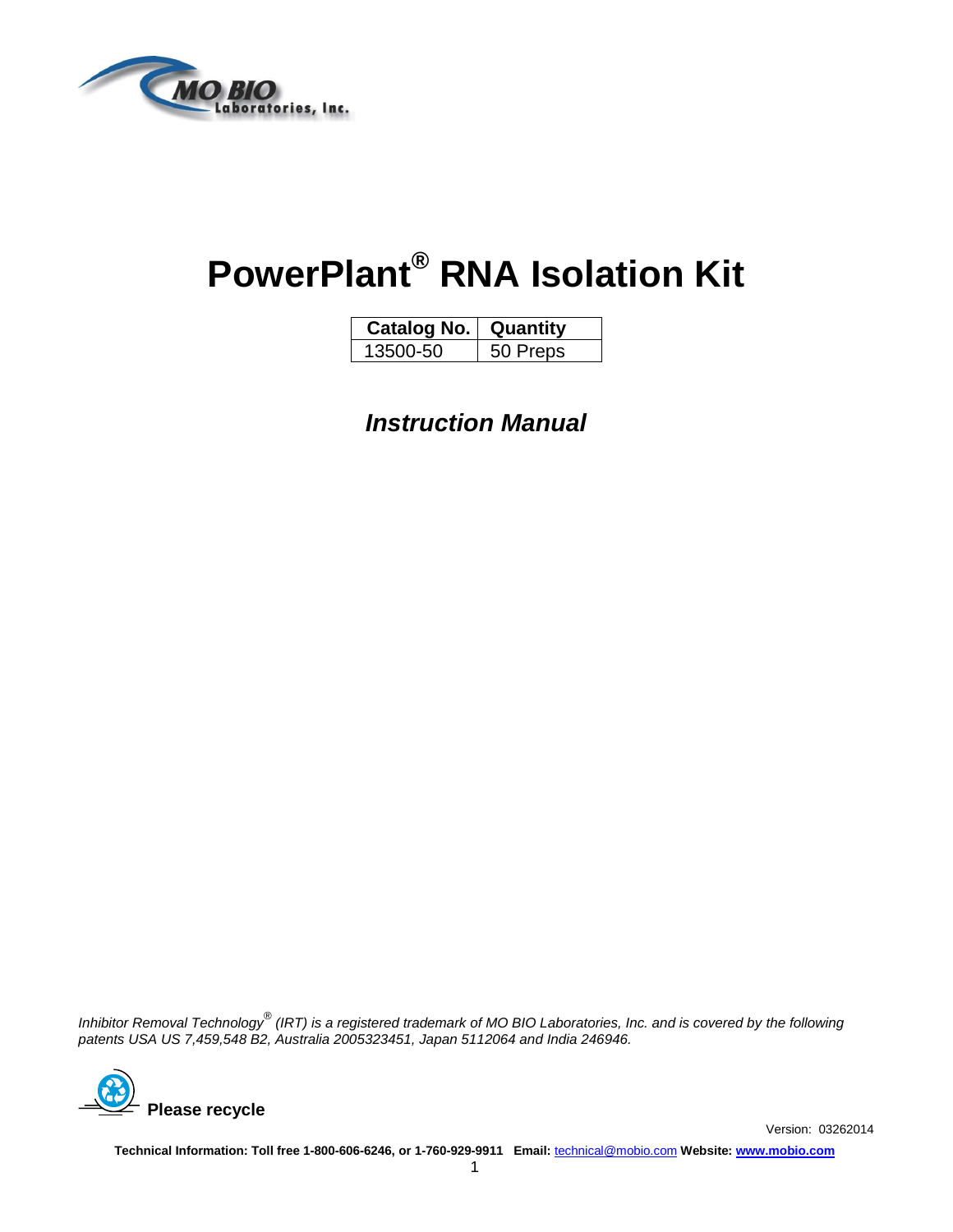

### **Table of Contents**

| Protocols: |  |
|------------|--|
|            |  |
|            |  |
|            |  |
|            |  |
|            |  |
|            |  |
|            |  |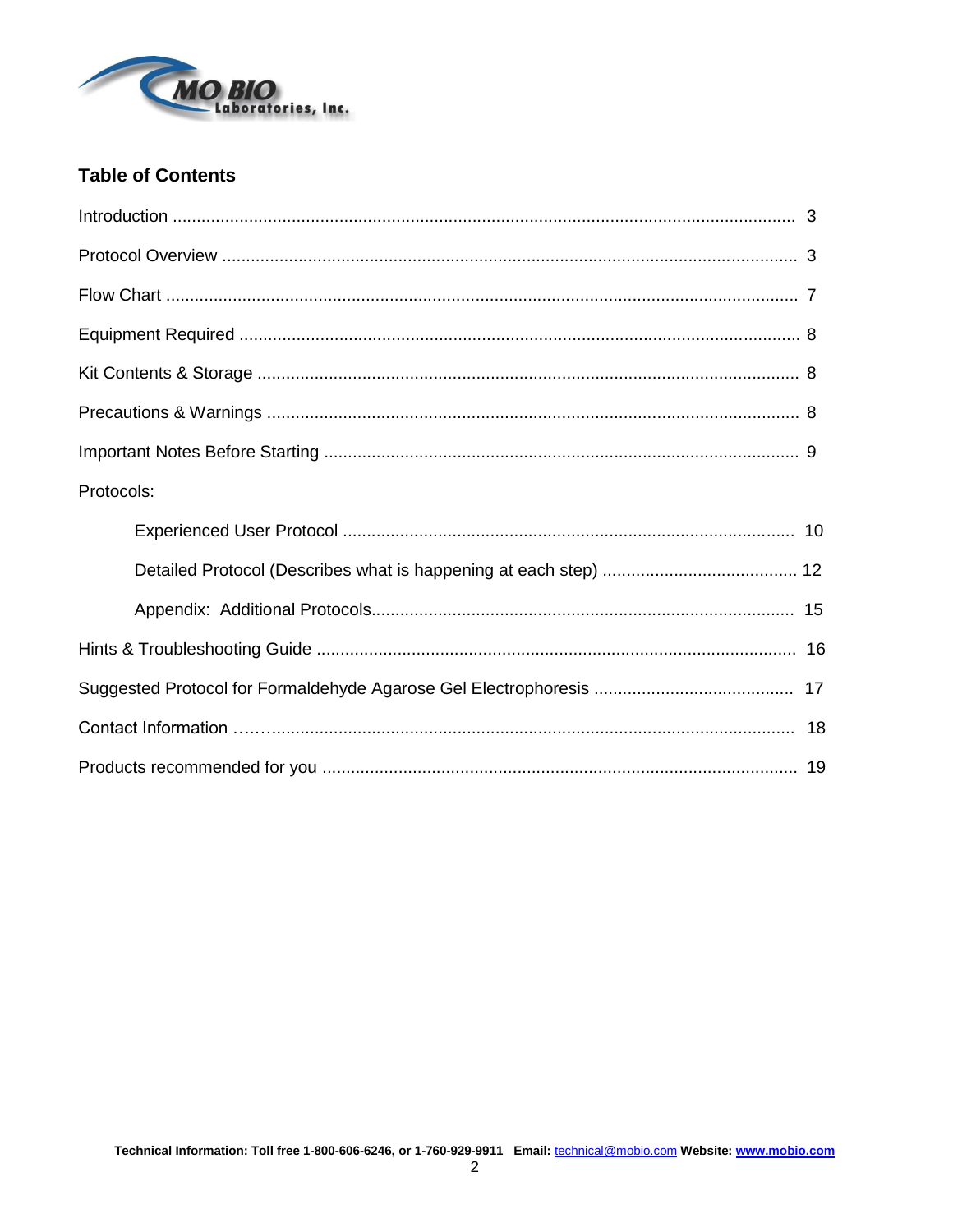

### **Introduction**

The PowerPlant<sup>®</sup> RNA Isolation Kit is designed to isolate total RNA from a wide variety of plant materials including leaf, root and stem tissues. Sample sizes up to 50 mg can be processed. Contaminants that cause PCR inhibition, such as polysaccharides and polyphenolics, are removed from the lysate before purification of the RNA using patented Inhibitor Removal Technology® (IRT) and an optional Phenolic Separation Solution. Treatment of the RNA to remove residual genomic DNA may be performed postelution using the RTS DNase™ Kit (cat# 15200-50) or on column using our On-Spin Column DNase I Kit, (cat# 15100-50). The protocol for using the On-Spin Column DNase I Kit is located on page 15 of this manual.

### **Protocol Overview**

Fresh or frozen plant tissues are homogenized using standard methods such as a high powered bead beater (PowerLyzer), rotor-stator homogenizer, or a mortar and pestle with liquid nitrogen. After cell lysis and use of the optional Phenolic Separation Solution, the released RNA is treated with IRT and the inhibitor-free RNA is captured on a silica membrane spin filter. The RNA bound to the filter is washed to remove all contaminants. Finally, the RNA is recovered in certified RNase-Free water (provided). The eluted RNA is ready for most downstream applications.

### **Optimize for complete homogenization of any sample with the**



**PowerLyzer**® **24 Bench Top Bead-Based Homogenizer Catalog# 13155 (www.mobio.com/powerlyzer)**

The PowerLyzer $^{\circledR}$  24 is a highly efficient bead beating system that allows for optimal RNA extraction from a variety of plant and animal tissues. The instrument's velocity and proprietary motion combine to provide the fastest homogenization time possible, minimizing the time spent processing samples. The programmable display allows for hands-free, walk-away extraction with up to ten cycles of bead beating for as long as 5 minutes per cycle. This kit provides Ceramic Bead Tubes prefilled with 2.8 mm beads for homogenizing plant tissue for optimal RNA isolation. Alternative pre-filled bead tube options are available for additional applications. Please contact technical service [\(technical@mobio.com\)](mailto:technical@mobio.com) for details.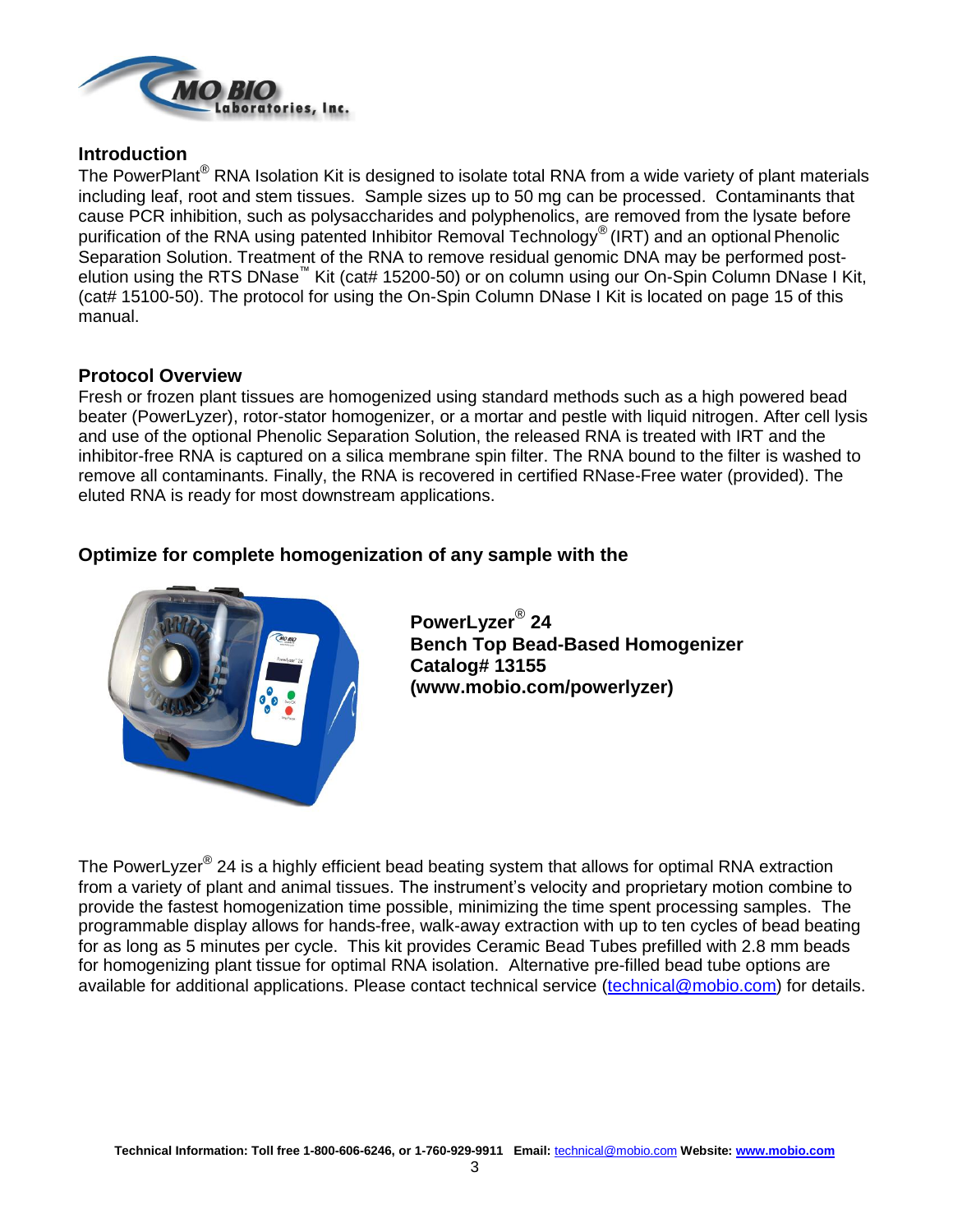

### **Using the PowerPlant® RNA Isolation Kit with other Homogenizers**

For isolation of RNA using this kit with the FastPrep® or Precellys<sup>®</sup>, the following conversion chart will help you to adapt your current protocol. However, due to the highly efficient motion of beads in the PowerLyzer<sup>®</sup> 24, we have found that less cycle numbers are required to generate the same effect. You may want to perform extractions on the PowerLyzer<sup>®</sup> 24 at the equivalent speed and number of cycles as your current instrument and compare it to less time or lower speed to determine which settings give the best results.

As a starting point for the PowerLyzer $^\circledast$  24, we recommend that for RNA from plant tissues you begin with the settings specified in this manual of 1 cycle for 45 seconds at setting 4200 RPM.

| <b>PowerLyzer 24</b> | Fastprep 24 m/s | <b>Precellys 24</b> |
|----------------------|-----------------|---------------------|
| 2000                 |                 |                     |
| 2100                 |                 |                     |
| 2200                 |                 |                     |
| 2300                 |                 |                     |
| 2400                 |                 |                     |
| 2500                 | 4               | 5000                |
| 2600                 |                 | 5200                |
| 2700                 |                 | 5400                |
| 2800                 | 4.5             | 5600                |
| 2900                 |                 | 5800                |
| 3000                 |                 | 6000                |
| 3100                 | 5               | 6200                |
| 3200                 |                 | 6400                |
| 3300                 |                 | 6600                |
| 3400                 | 5.5             | 6800                |
| 3500                 |                 |                     |
| 3600                 |                 |                     |
| 3700                 | 6               |                     |
| 3800                 |                 |                     |
| 3900                 |                 |                     |
| 4000                 | 6.5             |                     |
| 4100                 |                 |                     |
| 4200                 |                 |                     |
| 4300                 |                 |                     |
| 4400                 |                 |                     |
| 4500                 |                 |                     |
| 5000                 |                 | -                   |

*Equivalent settings slower than 2500 RPM or higher than 4000 RPM on the PowerLyzer*® *24 are not obtainable with the Fastprep® or Precellys® .*

*Fastprep*® *is a registered trademark of MP Biomedical. Precellys*® *is a registered trademark of Bertin Technologies.*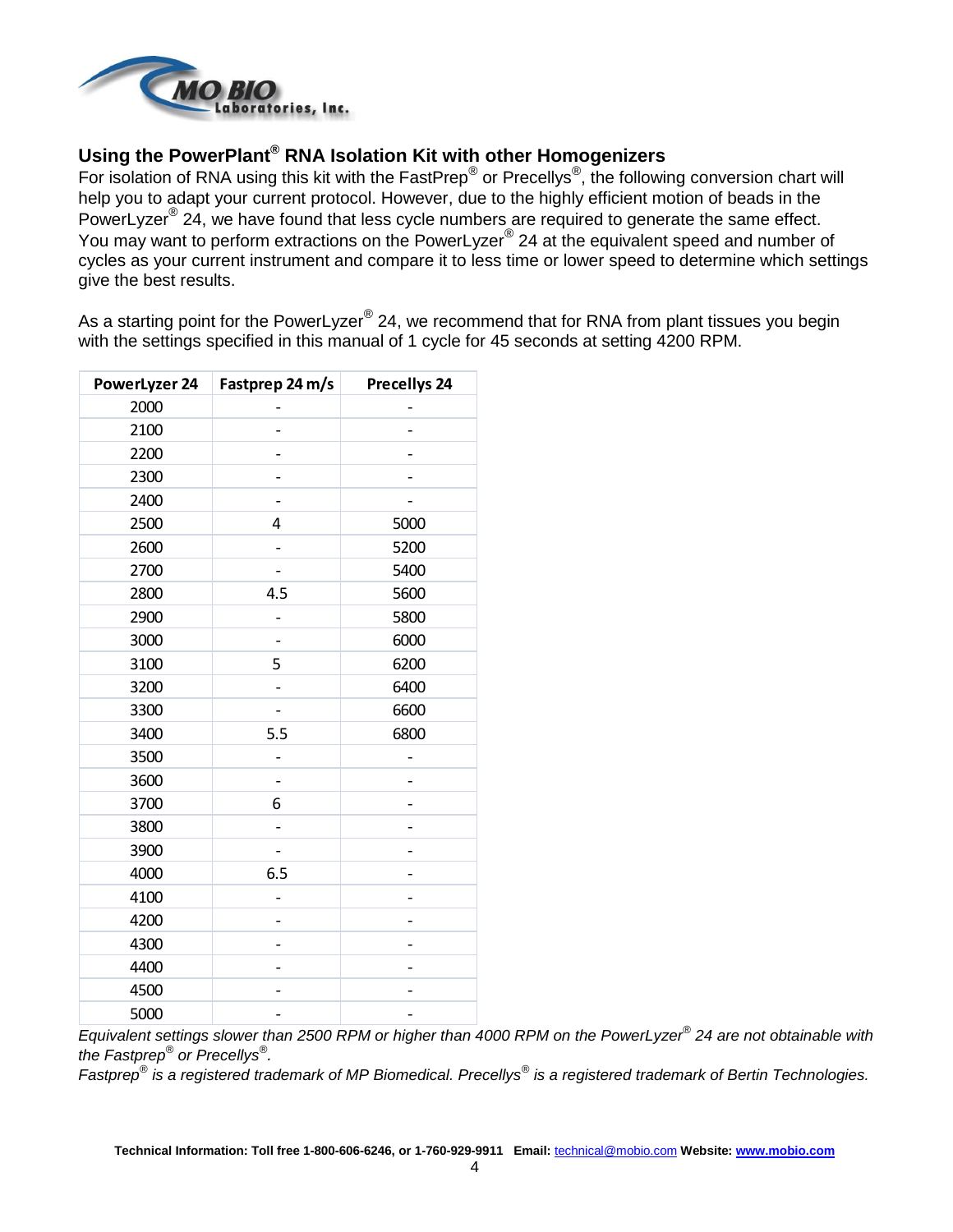

### **Tissue Preparation**

Before placing samples into the bead tube you may want to cut the plant material into smaller pieces. This will increase the homogenization efficiency. Young and fresh tissues are ideal for isolating the maximal amount of high quality RNA. Because the polyphenolic content of the plant material increases with age, the quality of RNA is affected by compounds extracted along with nucleic acids, particularly polyphenols and their quinone oxidation products, and polymeric carbohydrates from the cell wall and middle lamella. During the homogenization process, cells are disrupted leading to the oxidation of phenolic compounds which can then interact irreversibly with proteins and nucleic acids (Dimick and Hoskin, 1981). These substances which bind to nucleic acids inhibit translational activity of RNA (Callahan et al. 1989) and interfere with the quantitation of total DNA and RNA by UV absorption (Newbury and Possingham, 1977). Thus, it is essential to consider the age and type of plant tissues processed before starting with the isolation of RNA.

### **Phenolic Separation Solution (PSS)**

For plant samples high in polyphenolic compounds, the addition of the Phenolic Separation Solution is recommended. PSS prevents loss of nucleic acids by preventing irreversible binding to phenolics which are removed by IRT. Not all plant samples require the addition of PSS. Examples of plant tissues that require the addition of PSS are pine needle and grape leaf. If you are unsure of the phenolic content of your samples, evaluate the RNA recovery with and without PSS to determine the optimal protocol for your work. If in doubt, try using PSS and if yields are acceptable, continue to use it for your plant type.

### **Amount of Starting Material**

We recommend the use of up to 50 mg of fresh or frozen tissue samples as the starting materials in the bead tubes. Exceeding 50 mg may reduce the efficiency of the kit and may result in problems such as increased genomic DNA contamination or clogging of the spin filters. If working with dehydrated or freeze dried samples, begin with 25 mg of tissue.

### **Processing Frozen Tissue**

If working with frozen samples and using a mortar and pestle, the tissue should never be allowed to thaw during maceration and should be completely crushed to a fine powder in a mortar and pestle that is compatible with liquid nitrogen before adding to the bead tube. Resuspend the powdered material in lysis buffer to assure full lysis of the cells, denature proteins, and free the nucleic acids for isolation and purification.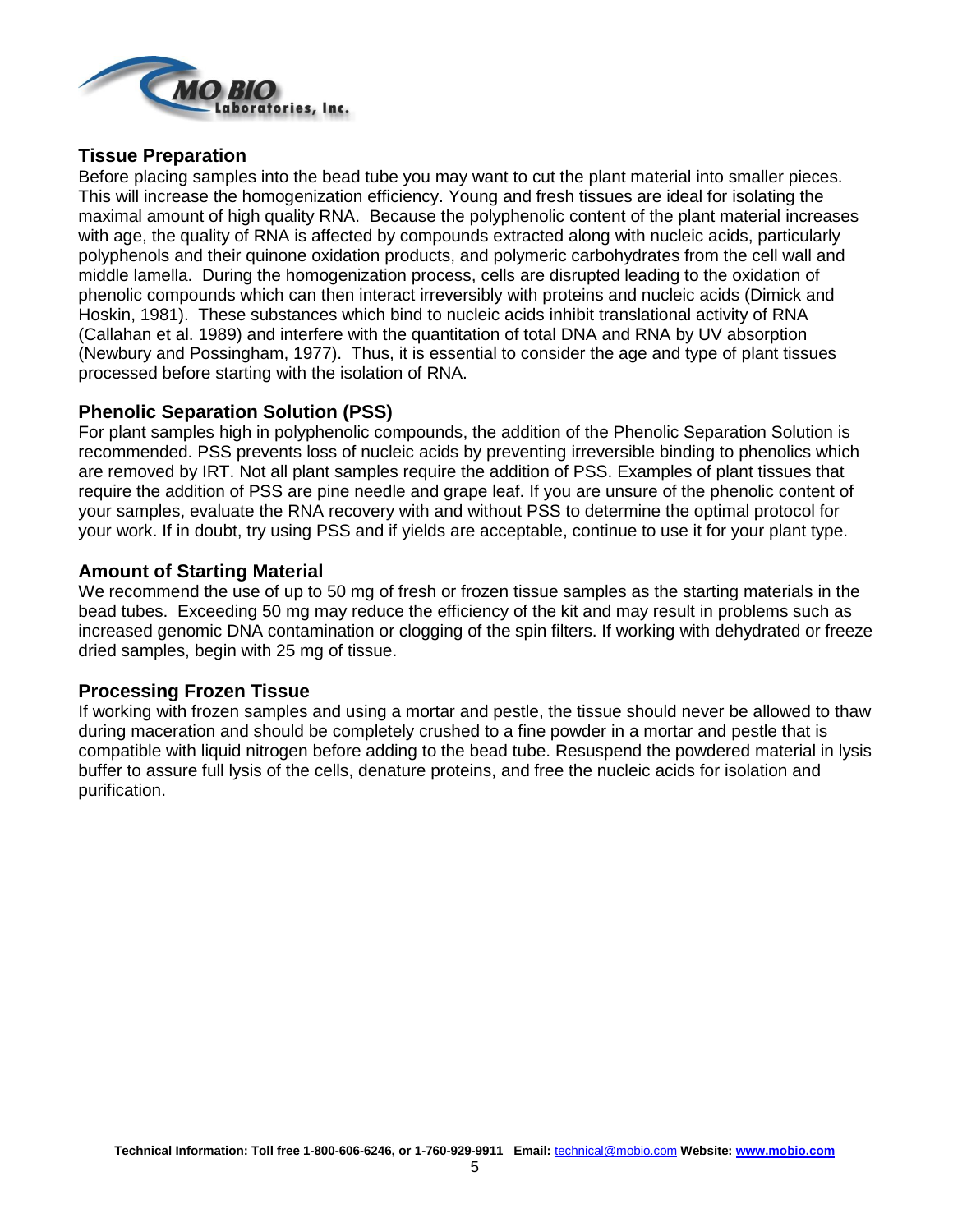

### **Average Yields of RNA from Various Plant Samples**

Plant RNA yields will vary considerably depending on the age of the plant sample and how it was stored. The following table lists estimated yields of RNA achieved using the PowerPlant<sup>®</sup> RNA Isolation Kit with fresh samples either with or without PSS added.

### **Table 1.**

| <b>Plant</b>    | RNA yield 50 mg | <b>PSS</b> |
|-----------------|-----------------|------------|
| Strawberry leaf | $8-14 \mu g$    | ٠          |
| Tomato stem     | 12-20 µg        | $\div$     |
| Tomato leaf     | 12-15 µg        |            |
| Cotton leaf     | $8-13$ µg       |            |
| Cotton seed     | 40-50 µg        |            |
| Grass leaf      | 20-30 µg        |            |
| Pine needle     | 20-25 µg        | $\div$     |
| Coffee leaf     | $3-7 \mu g$     | $+/-$      |
| Mint leaf       | $5-7 \mu g$     |            |

**+,** yields were improved with the addition of PSS, **-,** yields were reduced with the addition of PSS, **+/-,** yields were the same with or without PSS.

#### **This kit is for research purposes only. Not for diagnostic use.**

| <b>Other Related Products</b>                        | <b>Catalog No.</b> | Quantity              |
|------------------------------------------------------|--------------------|-----------------------|
| PowerPlant <sup>®</sup> RNA Isolation Kit with DNase | 13550-50           | 50 preps              |
| RTS DNase™ Kit                                       | 15200-50           | 50 preps              |
| PowerPlant <sup>®</sup> Pro DNA Isolation Kit        | 13400-50           | 50 preps              |
| On-Spin Column DNase I Kit (RNase-Free)              | 15100-50           | 50 preps              |
| UltraClean <sup>®</sup> Lab Cleaner                  | 12095-250          | 250 ml squeeze bottle |
|                                                      | 12095-500          | 500 ml spray bottle   |
|                                                      | 12095-1000         | 1 liter bottle        |
| <b>RNase-Free Gloves</b>                             | 1556-XS            | Bag of 150            |
|                                                      | 1556-S             | Bag of 150            |
|                                                      | 1556-M             | Bag of 150            |
|                                                      | 1556-L             | Bag of 150            |
| <b>DEPC Treated Water</b>                            | 17011-200          | 200 ml                |
|                                                      | 17011-5200         | 5 x 200 ml            |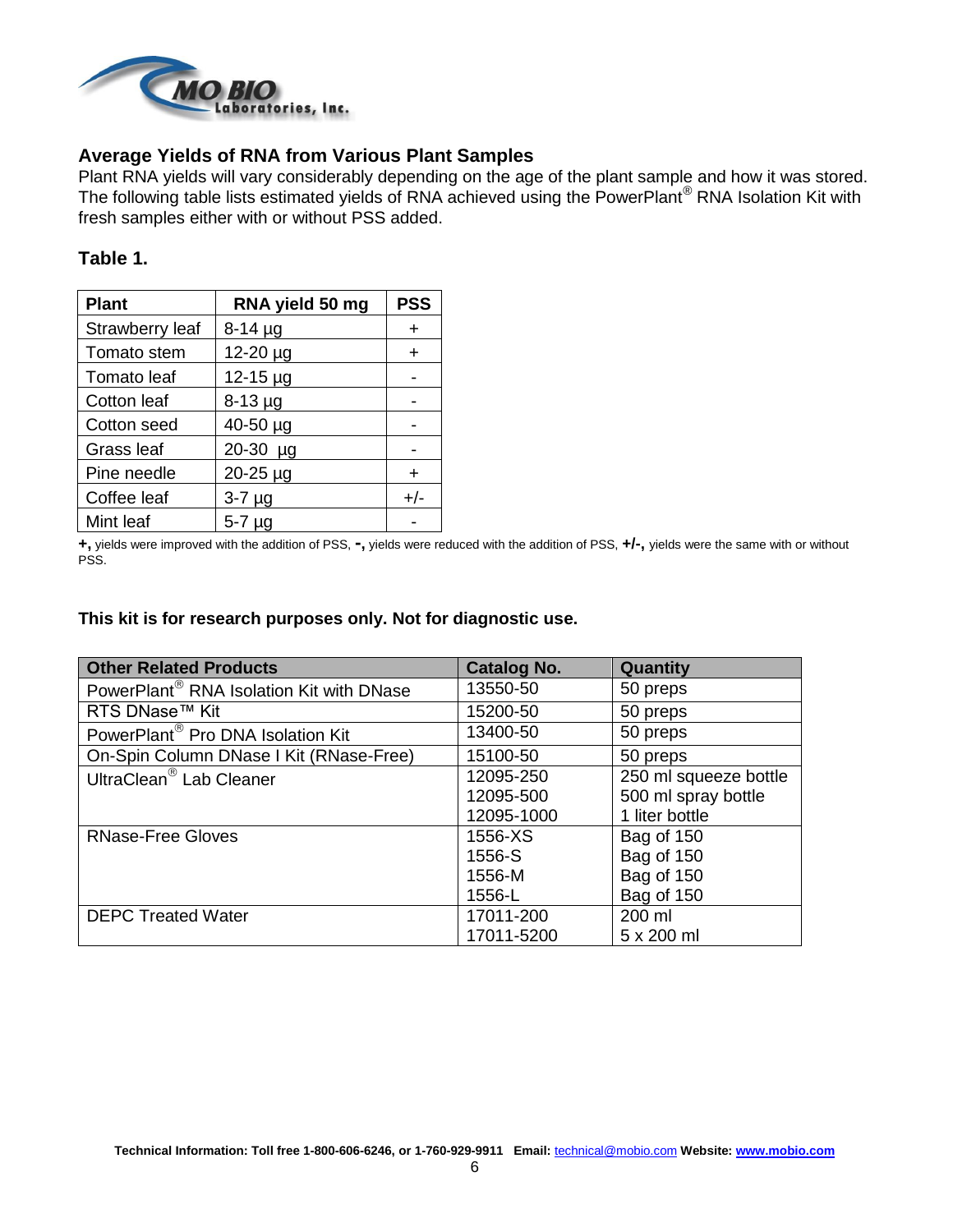

## **PowerPlant® RNA Isolation Kit**

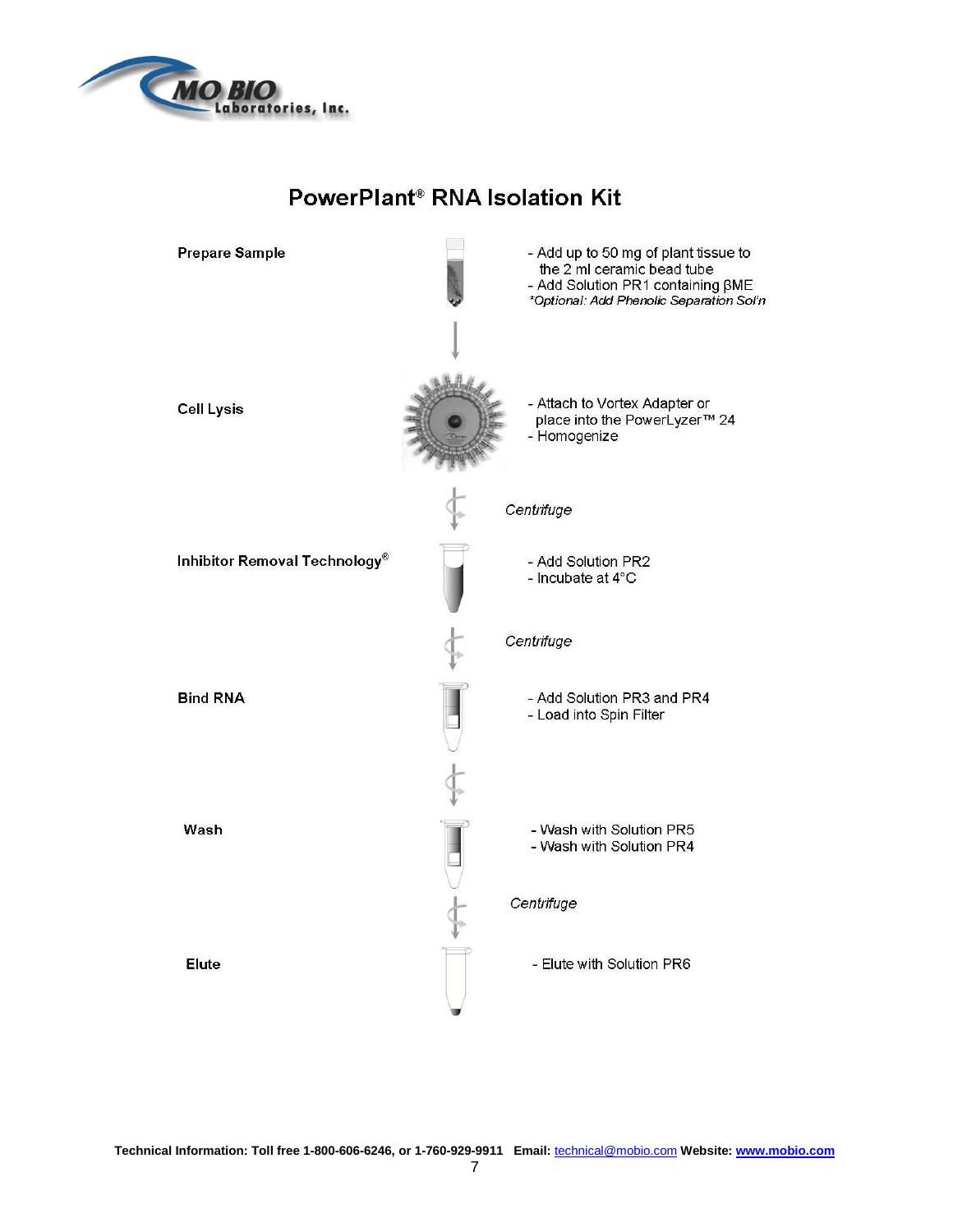

### **Equipment Required**

PowerLyzer® 24 Homogenizer or similar instrument Microcentrifuge (up to 16,000 x *g*) Pipettor (volumes required  $5 \mu$  - 1000  $\mu$ )

### **Reagents Required but not Included**

βME - Beta mercaptoethanol

### **Kit Contents**

|                                        | <b>Kit Catalog # 13500-50</b> |                  |
|----------------------------------------|-------------------------------|------------------|
| <b>Component</b>                       | Catalog#                      | <b>Amount</b>    |
| Solution PR1                           | 13500-50-1                    | 33 ml            |
| <b>Solution PR2</b>                    | 13500-50-2                    | $11 \text{ ml}$  |
| <b>Solution PR3</b>                    | 13500-50-3                    | 36 ml            |
| <b>Solution PR4</b>                    | 13500-50-4                    | $3 \times 23$ ml |
| <b>Solution PR5</b>                    | 13500-50-5                    | 30 ml            |
| <b>Solution PR6</b>                    | 13500-50-6                    | 5.5 ml           |
| <b>Phenolic Separation Solution</b>    | 13500-50-7                    | $2.8$ ml         |
| PowerPlant <sup>®</sup> RNA Bead Tubes | 13500-50-BT                   | 50               |
| <b>Spin Filters</b>                    | 13500-50-SF                   | 50               |
| 2 ml Collection Tubes                  | 13500-50-T                    | 150              |

### **Kit Storage**

Store all reagents and kit components at room temperature (15-30°C).

### **Precautions**

Please wear gloves when using this product. Avoid all skin contact with kit reagents. In case of contact, wash thoroughly with water. Do not ingest. See Material Safety Data Sheets for emergency procedures in case of accidental ingestion or contact. All MSDS information is available upon request (760-929- 9911) or at [www.mobio.com.](http://www.mobio.com/) Reagents labeled flammable should be kept away from open flames and sparks.

**WARNING:** Solution PR4 and PR5 are flammable. To avoid injury or fire, keep away from open flames and sparks.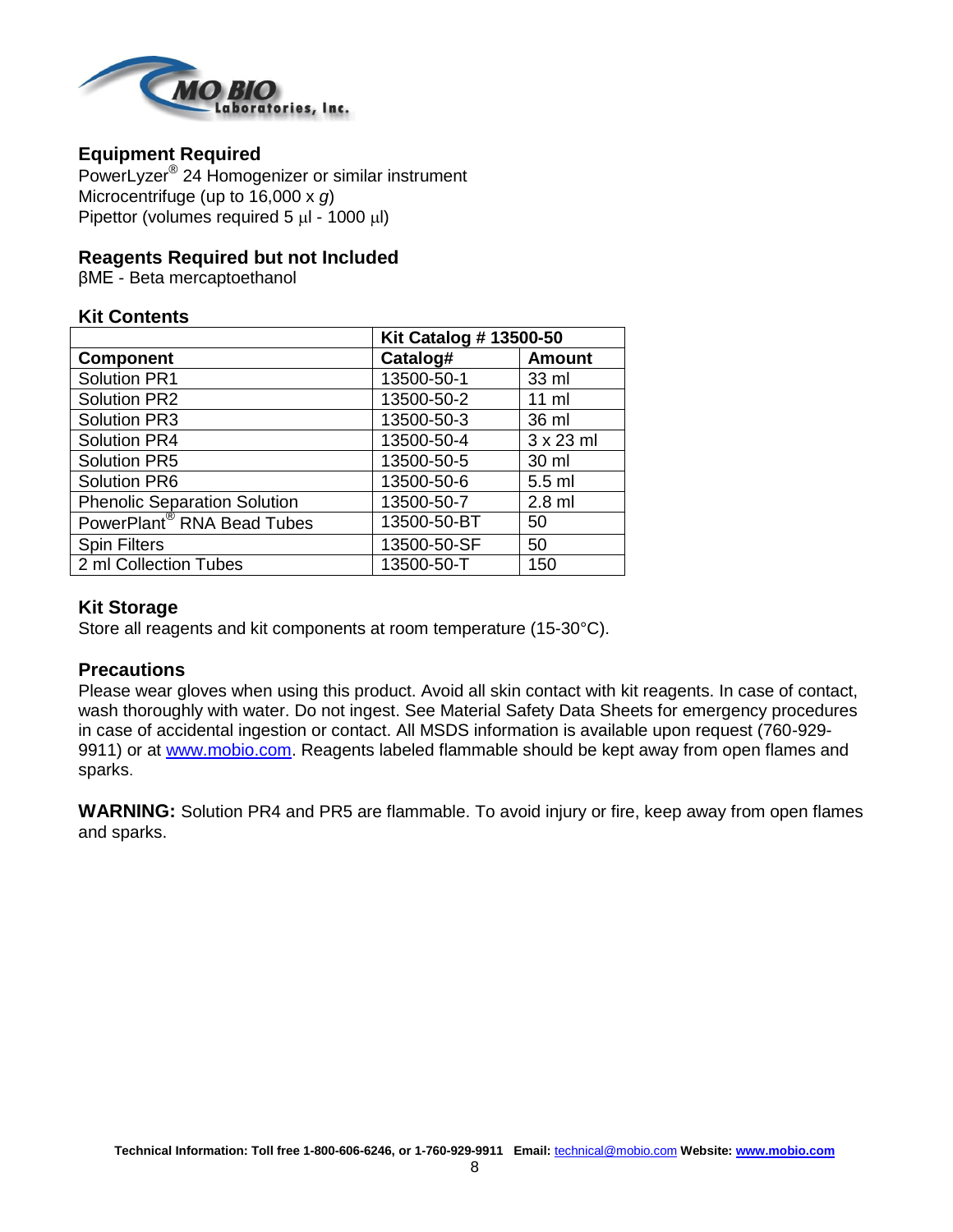

### **Important Notes Before Starting**

- 1. **Solution PR1 must be warmed at 55°C for 5-10 minutes to dissolve precipitates prior to use**. Solution PR1 should be used while still warm.
- 2. **Prepare Solution PR1/βME by adding β-mercaptoethanol (βME) to Solution PR1**

Add the appropriate amount of β-mercaptoethanol to Solution PR1 to produce a final concentration of 10 µl/ml. For each prep 600 µl of **PR1/βME** will be needed. Alternatively, add 594 µl of **PR1** and 6 µl of βME directly to each bead tube.

**NOTE:** You can prepare larger amounts of Solution **PR1/βME** with fresh βME according to the number of samples you need to process that day instead of adding βME to the whole bottle of Solution PR1. Use a fume hood when opening βME to avoid exposure to the chemical.

#### **Removal of Genomic DNA**

This protocol will result in the co-isolation of RNA and DNA. To remove the genomic DNA, the On-Spin Column DNase I Kit may be purchased separately and used during the procedure (see protocol page 15). The genomic DNA may also be removed after elution using the RTS DNase™ Kit (cat# 15200-50). The RTS DNase™ Kit uses a high velocity, room temperature stable DNase followed by a gentle and efficient resin based DNase removal system. RNA is purified away from genomic DNA without the use of heat or EDTA to inactivate the enzyme. Samples of the RTS DNase™ Kit are available on the website. To order use MO BIO catalog #15200-S.

For added convenience, we offer the PowerPlant® RNA Kit with DNase, catalog number 13550-50. The On-Spin Column DNase I Kit reagents are included in this kit.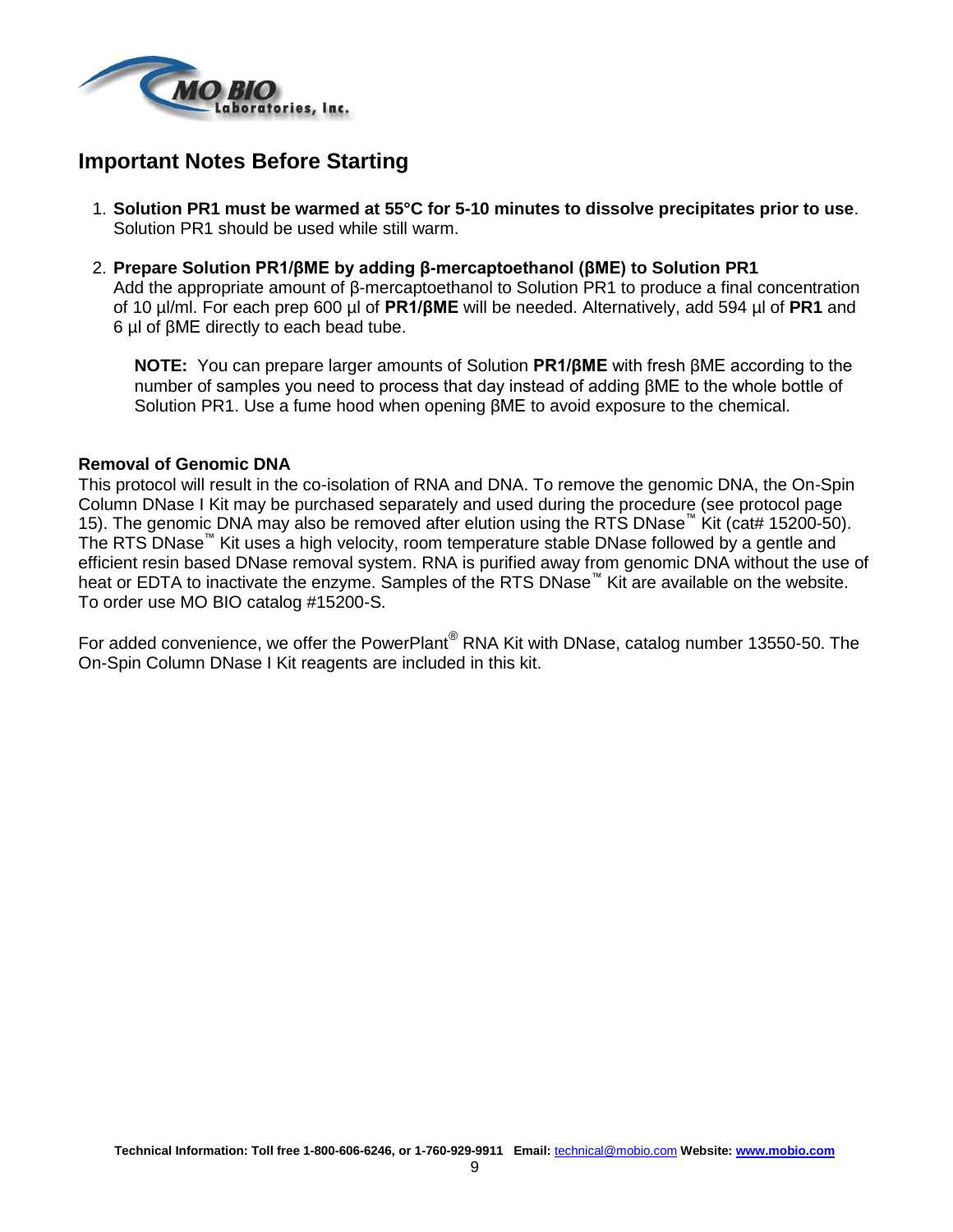

### **Experienced User Protocol**

Please wear gloves at all times.

### **Warm Solution PR1 prior to use at 55°C for 5-10 minutes. Use Solution PR1 while still warm.**

- 1. Place up to 50 mg of plant sample into the 2 ml PowerPlant<sup>®</sup> RNA Bead Tube provided. **Note:** It is recommended to cut the material into smaller pieces prior to weighing and loading.
- 2. Add **600 µl of Solution PR1/βME** to the PowerPlant® RNA Bead Tube (See **Important Notes Before Starting** section for how to prepare **Solution PR1/βME)**. You may prepare the **Solution PR1/βME** in advance or if you prefer, you can add PR1 and βME individually to each RNA Bead Tube. Each sample requires 594 µl PR1 and 6 µl βME.
	- **Note:** If your sample is high in phenolics and you are using the **Phenolic Separation Solution**, reduce **Solution PR1/βME to 550 µl and add 50 µl of the Phenolic Separation Solution.**
- 3. For the highest yields of RNA, a high powered bead beater is recommended.
	- A. On the PowerLyzer $^{\circledR}$  24 Instrument, we recommend a starting setting of 1 cycle for 45 seconds at 4200 rpm for leaf tissue and seeds. See the table on page 4 to determine comparable settings for other homogenizers.
	- B. Homogenization may also be performed on a Vortex Genie $^{\circledR}$  2 using the MO BIO Vortex Adapter (MO BIO Catalog# 13000-V1-24) for soft leaf tissue only. Set the vortex on full speed for ten minutes.
- 4. Centrifuge at 13,000 x *g* for 2 minutes at room temperature.
- 5. Transfer all the supernatant to a clean 2 ml Collection Tube (provided). Expect between 500 to 600 µl of lysate.
- 6. Add **150 µl of Solution PR2** and vortex briefly to mix. Incubate at 4°C for 5 minutes. **Note**: For plant samples still containing PCR inhibitors after RNA purification, try adding up to 200 µl of Solution PR2.
- 7. Centrifuge the tubes at 13,000 x *g* for 2 minutes.
- 8. Avoiding the pellet, transfer the supernatant to a clean 2 ml Collection Tube (provided). Transfer no more than 650 µl at this step.
- 9. Add **650 µl of Solution PR3** and **650 µl of Solution PR4.** Vortex briefly to mix. **Note**: For the purification of small RNAs, such as microRNA and siRNA, transfer the lysate to a larger tube to accommodate the higher volume (2.6 ml) and add an additional 650 µl of 100% ethanol. You will need to supply additional 100% ethanol for this step.
- 10. Load 650 µl of supernatant onto the Spin Filter and centrifuge at 13,000 x *g* for 1 minute. Discard the flow through and place the Spin Filter back into the 2 ml Collection Tube. Repeat until all the supernatant has been loaded onto the Spin Filter.

**Note:** A total of three loads for each sample processed are required and four loads if an additional volume of 100% ethanol is added for the miRNA and siRNA protocol.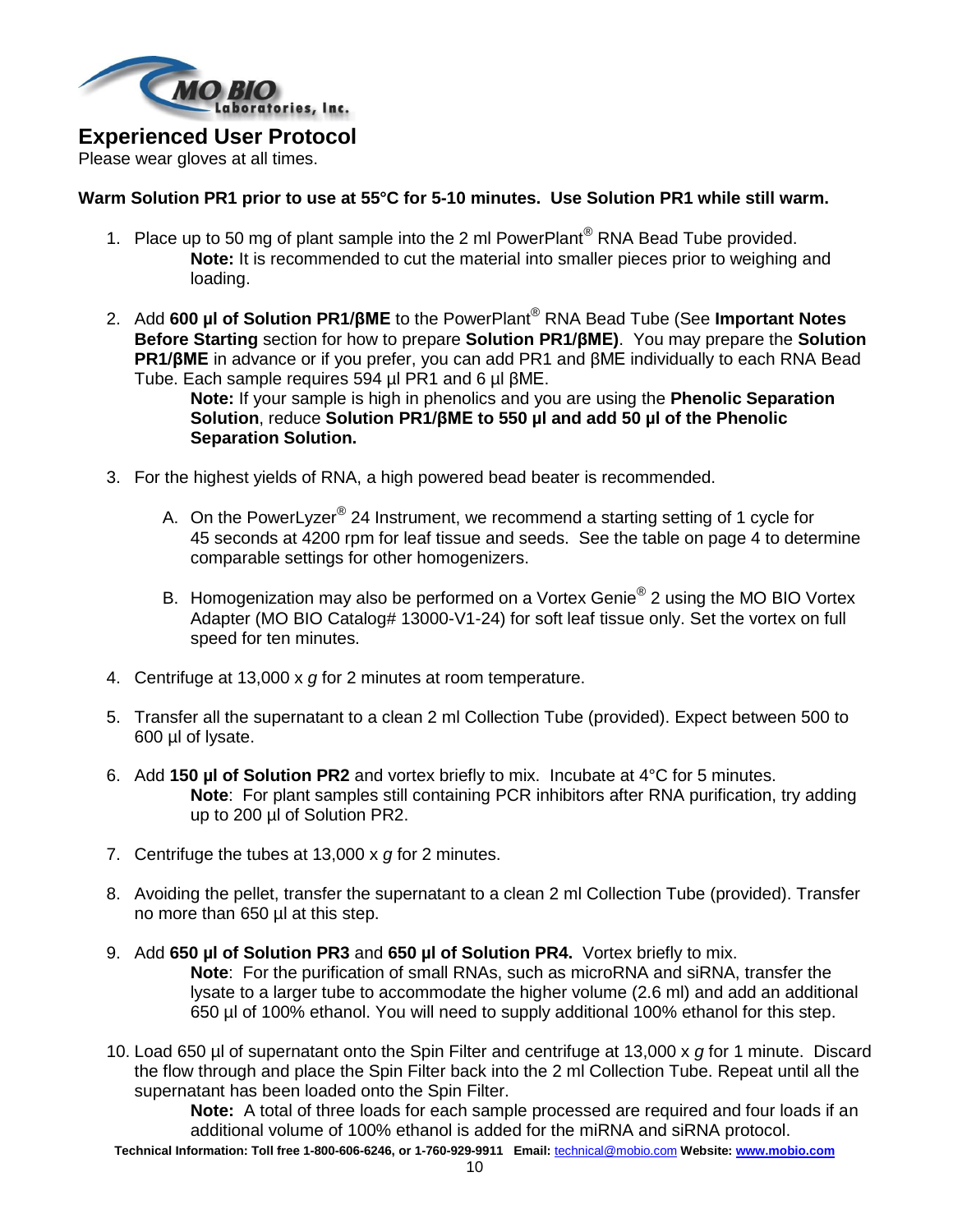

11. Shake to mix Solution PR5. Add **600 µl of Solution PR5** to the Spin Filter and centrifuge at 13,000 x *g* for 1 minute.

**OPTIONAL**: If the **On-Spin Column DNase I Kit** (MO BIO Catalog# 15100-50) was purchased separately, it should be incorporated after step 11. Perform steps A-E on page 15 of this manual.

- 12. Discard the flow through, place the Spin Filter back into the 2 ml Collection Tube, and add **600 µl of Solution PR4.** Centrifuge at 13,000 x *g* for 1 minute.
- 13. Discard the flow through and centrifuge again at 16,000 x *g* for 2 minutes to remove residual wash solution.
- 14. Place the Spin Filter into a clean 2 ml Collection Tube (provided).
- 15. Add **50-100 µl of Solution PR6** (RNase-Free Water) to the center of the white Spin Filter membrane. Allow the water to incubate at room temperature for one minute prior to centrifugation.

**Note:** Eluting with 100 µl of Solution PR6 will maximize RNA yield. For more concentrated RNA, a minimum of 50 µl of Solution PR6 can be used. Do not use less than 50 µl of Solution PR6.

- 16. Centrifuge at 13,000 x *g* for 1 minute.
- 17. Discard the Spin Filter. The RNA is now ready for downstream applications. The RNA in the tube can be stored at -80°C until ready for use.

If post extraction DNase treatment is desired, we recommend the RTS DNase™ Kit, cat# 15200-50. The RTS DNase<sup>™</sup> Kit allows for gentle and inhibitor free removal of genomic DNA and DNase without the use of heat or EDTA.

### **Thank you for choosing the PowerPlant® RNA Isolation Kit.**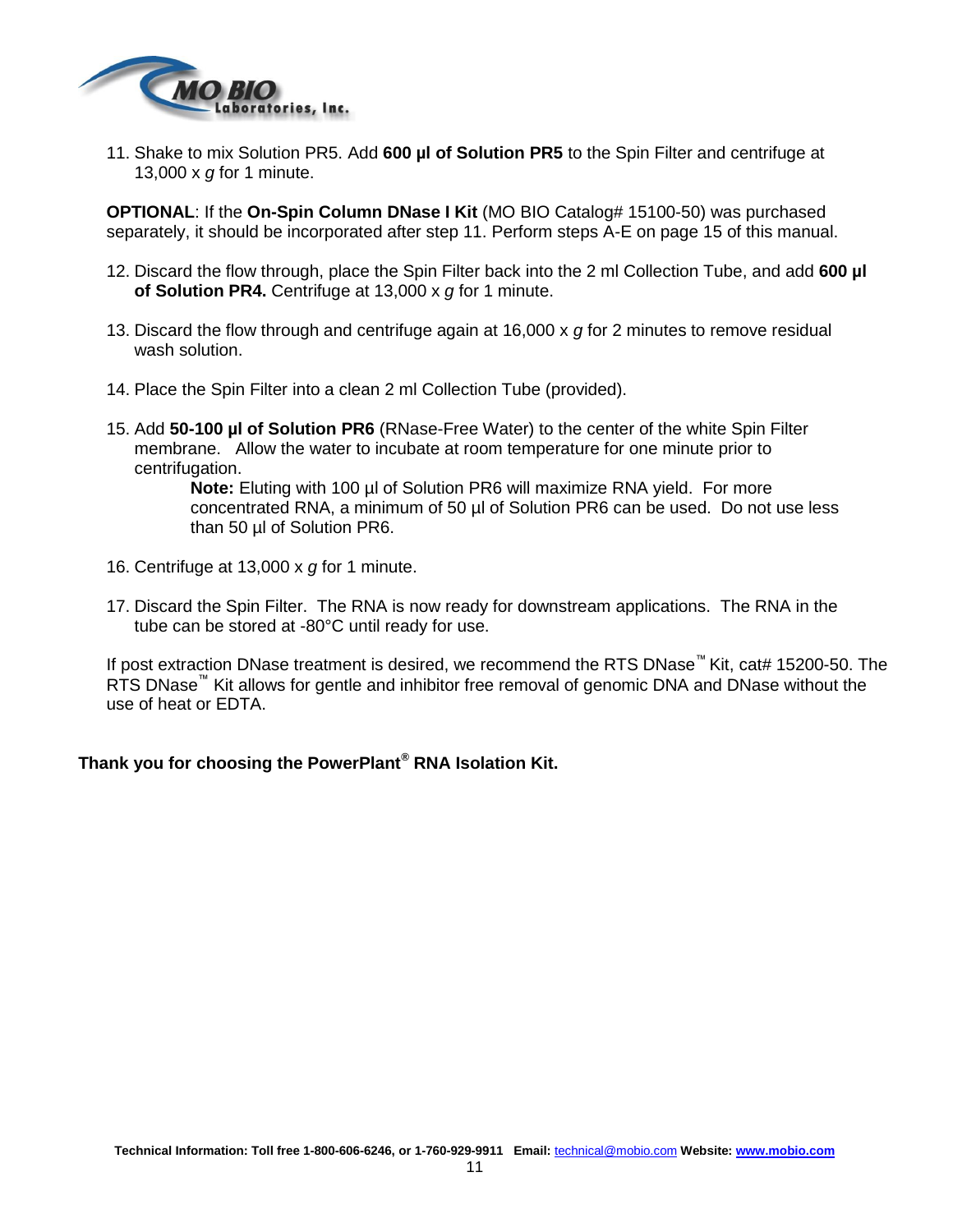

### **Detailed Protocol (Describes what is happening at each step)**

Please wear gloves at all times.

### **Warm Solution PR1 prior to use at 55°C for 5-10 minutes. Use Solution PR1 while still warm.**

- 1. Place up to 50 mg of plant sample into the 2 ml PowerPlant<sup>®</sup> RNA Bead Tube provided. **Note:** It is recommended to cut the material into smaller pieces prior to weighing and loading.
- 2. Add **600 µl of Solution PR1/βME** to the PowerPlant® RNA Bead Tube (See **Important Notes Before Starting** section for how to prepare **Solution PR1/βME)**. You may prepare the **Solution PR1/βME** in advance or if you prefer, you can add PR1 and βME individually to each RNA Bead Tube. Each sample requires 594 µl PR1 and 6 µl βME.

**Note:** If your sample is high in phenolics and you are using the **Phenolic Separation Solution**, reduce **Solution PR1/βME to 550 µl and add 50 µl of the Phenolic Separation Solution.**

*What's happening: Solution PR1 is an RNA lysis buffer that protects RNA during the homogenization and provides the buffer conditions required for IRT. βME is used as an additional RNase inhibitor to fully protect the RNA during the initial steps.*

*Phenolic Separation Solution (PSS) prevents cross-linking of nucleic acids to oxidized phenolic compounds which are removed by IRT. Not all samples require PSS. A partial list in Table 1 on page 6 will give you an indication if PSS might increase your yield of RNA.*

- 3. For the highest yields of RNA, a high powered bead beater is recommended.
	- A. On the PowerLyzer $^{\circledR}$  24 Instrument, we recommend a starting setting of 1 cycle for 45 seconds at 4200 rpm for leaf tissue and seeds. See the table on page 4 to determine comparable settings for other homogenizers.
	- B. Homogenization may also be performed on a Vortex Genie $^{\circledR}$  2 using the MO BIO Vortex Adapter (MO BIO Catalog# 13000-V1-24) for soft leaf tissue only. Set the vortex on full speed for ten minutes.

*What's happening: Rapid and efficient homogenization is critical to high quality RNA purification. The vortex is suitable for soft leaf tissue. For the highest yields, a method such as the PowerLyzer*® 24 *that quickly pulverizes the sample and breaks genomic DNA is recommended.*

4. Centrifuge at 13,000 x *g* for 2 minutes at room temperature.

*What's happening: Centrifugation is used to clear the lysate of any remaining particulate before the next step.*

- 5. Transfer all the supernatant to a clean 2 ml Collection Tube (provided). Expect between 500 to 600 µl of lysate.
- 6. Add **150 µl of Solution PR2** and vortex briefly to mix. Incubate at 4°C for 5 minutes. **Note**: For plant samples still containing PCR inhibitors after RNA purification, try adding up to 200 µl of Solution PR2.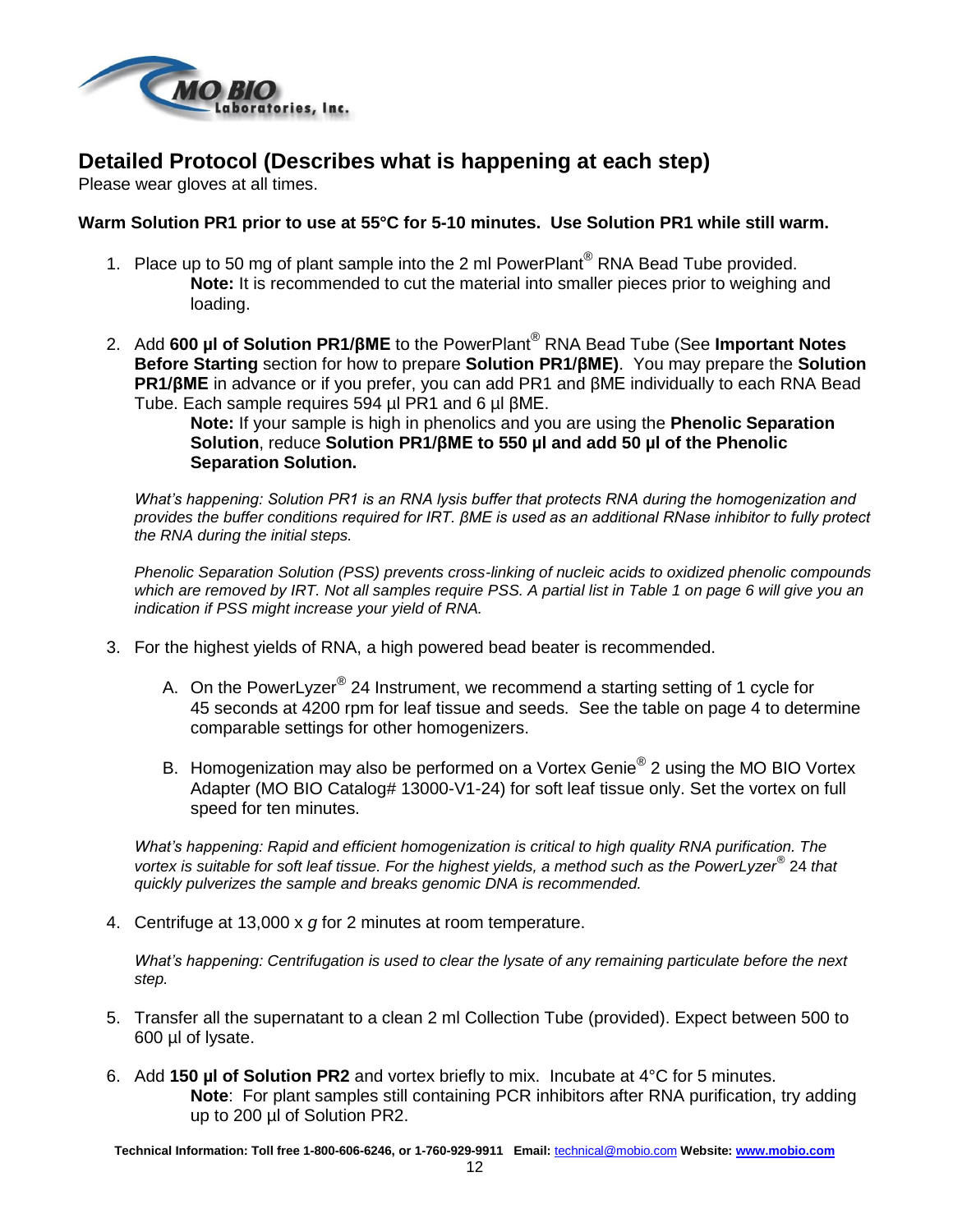

*What's happening: Solution PR2 is patented IRT which removes the inhibiting compounds such as the polyphenolics and carbohydrates from the lysate.* 

7. Centrifuge the tubes at 13,000 x *g* for 2 minutes.

*What's happening: The pellet contains the inhibitors from the plant lysate. It is now ready for binding to the Spin Filter.* 

- 8. Avoiding the pellet, transfer the supernatant to a clean 2 ml Collection Tube (provided). Transfer no more than 650 µl at this step.
- 9. Add **650 µl of Solution PR3** and **650 µl of Solution PR4.** Vortex briefly to mix. **Note**: For the purification of small RNAs, such as microRNA and siRNA, transfer the lysate to a larger tube to accommodate the higher volume (2.6 ml) and add an additional 650 µl of 100% ethanol. You will need to supply additional 100% ethanol for this step.

*What's happening: Solution PR3 contains the binding salts necessary to capture RNA on the Spin Filter membrane. Solution PR4 is 100% ethanol. Solutions PR3 and PR4 are added in equal volume to the amount of lysate for optimal binding of the rRNA and mRNA. For binding of small RNAs less than 200 bases, the ethanol content needs to be increased by adding an additional 650 µl volume of user supplied 100% ethanol. You will need a larger tube to hold the total volume of sample.* 

10. Load 650 µl of supernatant onto the Spin Filter and centrifuge at 13,000 x *g* for 1 minute. Discard the flow through and place the Spin Filter back into the 2 ml Collection Tube. Repeat until all the supernatant has been loaded onto the Spin Filter.

> **Note:** A total of three loads for each sample processed are required and four loads if an additional volume of 100% ethanol is added for the miRNA and siRNA protocol.

*What's happening: The RNA is bound to the Spin Filter membrane. Salts and any remaining impurities from the plant material flow through.* 

11. Shake to mix Solution PR5. Add **600 µl of Solution PR5** to the Spin Filter and centrifuge at 13,000 x *g* for 1 minute.

*What's happening: Solution PR5 is a wash buffer to remove the salts in Solution PR3 from the Spin Filter membrane in preparation for the DNase digest in the next step.*

**OPTIONAL**: If the **On-Spin Column DNase I Kit** (MO BIO Catalog# 15100-50) was purchased separately, it should be incorporated after step 11. Perform steps A-E on page 15 of this manual.

12. Discard the flow through, place the Spin Filter back into the 2 ml Collection Tube, and add **600 µl of Solution PR4.** Centrifuge at 13,000 x *g* for 1 minute.

*What's happening: Solution PR4 is 100% ethanol and is used to completely flush the spin filter membrane of any remaining salts. The ethanol evaporates quickly and prepares the membrane for elution.*

13. Discard the flow through and centrifuge again at 16,000 x *g* for 2 minutes to remove residual wash solution.

*What's happening: The final spin is to dry the Spin Filter membrane to remove all traces of ethanol before the elution step.*

14. Place the Spin Filter into a clean 2 ml Collection Tube (provided).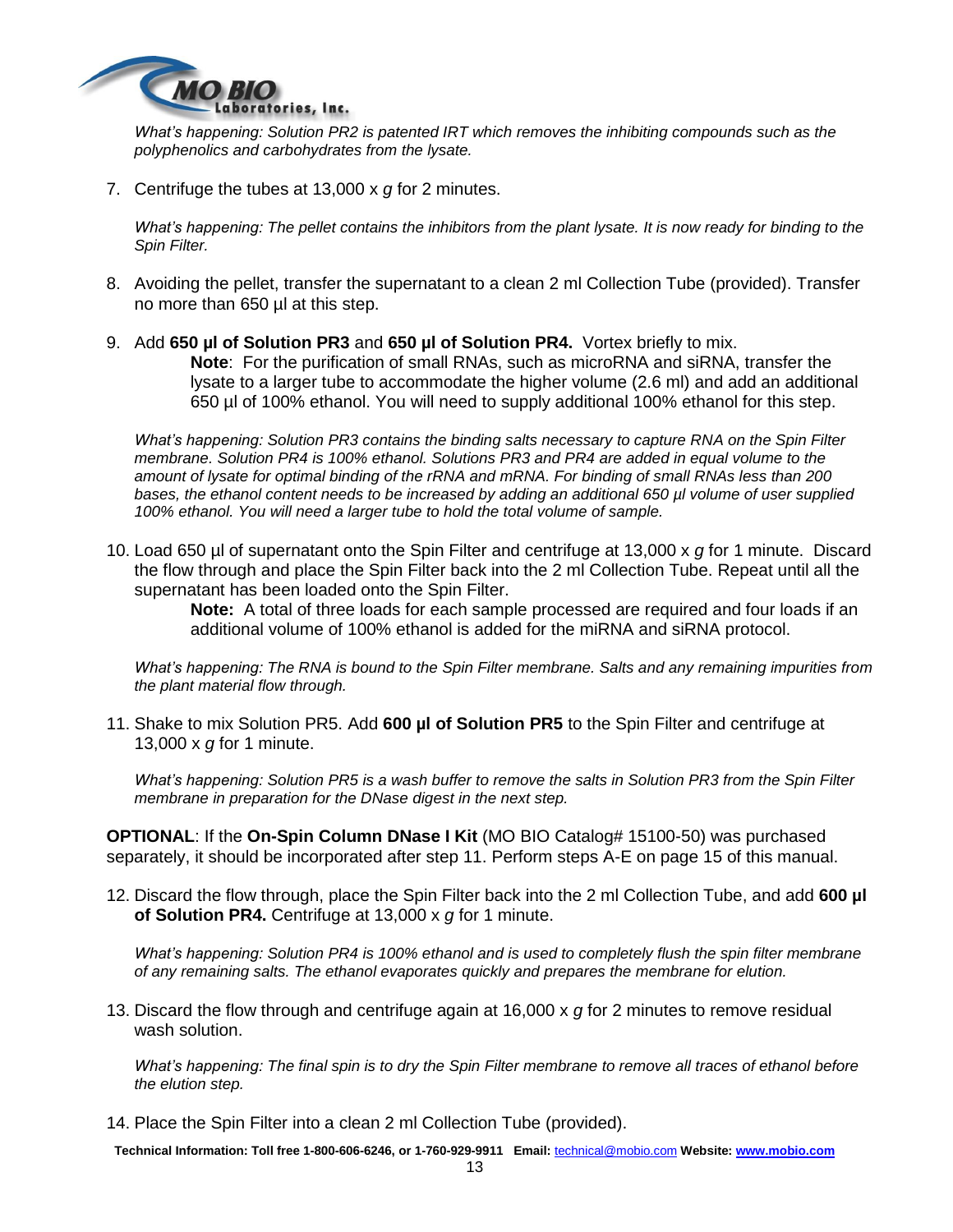

15. Add **50-100 µl of Solution PR6** (RNase-Free Water) to the center of the white Spin Filter membrane. Allow the water to incubate at room temperature for one minute prior to centrifugation.

> **Note:** Eluting with 100 µl of Solution PR6 will maximize RNA yield. For more concentrated RNA, a minimum of 50 µl of Solution PR6 can be used. Do not use less than 50 µl of Solution PR6.

*What's happening: Solution PR6 is RNase-Free Water and will elute the purified RNA from the Spin Filter membrane into solution.* 

- 16. Centrifuge at 13,000 x *g* for 1 minute.
- 17. Discard the Spin Filter. The RNA is now ready for downstream applications. The RNA in the tube can be stored at -80°C until ready for use.

If post extraction DNase treatment is desired, we recommend the RTS DNase™ Kit, cat# 15200-50. The RTS DNase<sup>™</sup> Kit allows for gentle and inhibitor free removal of genomic DNA and DNase without the use of heat or EDTA.

**Thank you for choosing the PowerPlant® RNA Isolation Kit.**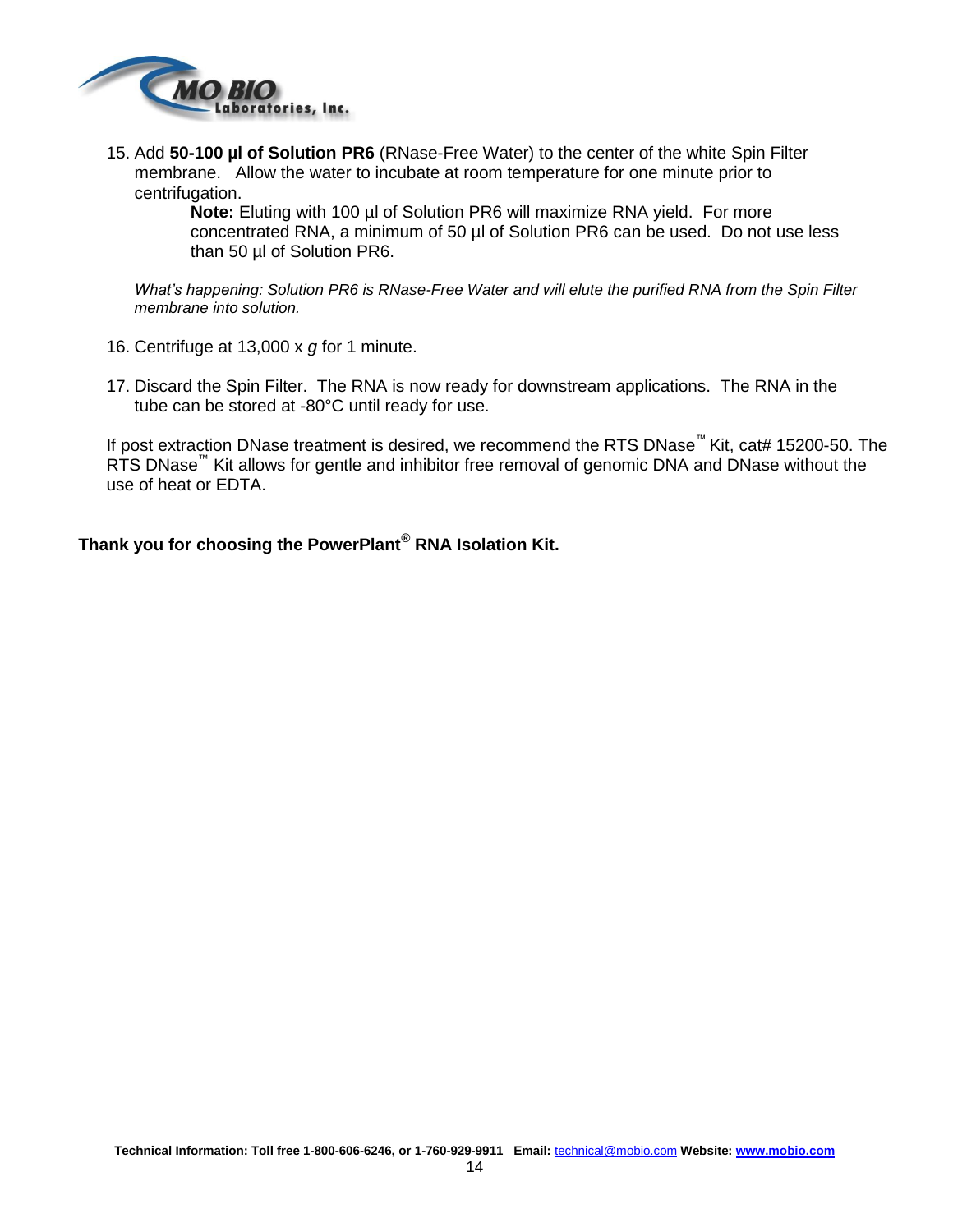

### **Appendix: Additional Protocols**

### *A. Protocol for On-Spin Column DNase I Kit (Catalog #15100-50)*

The On-Spin Column DNase I Kit is for removal of genomic DNA during the RNA extraction procedure.

| <b>Kit Contents</b>                        |                  |
|--------------------------------------------|------------------|
| <b>Components</b>                          | <b>Amount</b>    |
| Solution D1 (DNase I Buffer)               | $2.5$ ml         |
| Solution D2 (DNase Wash Buffer)            | $25 \text{ ml}$  |
| Solution D3 (Wash Buffer II)               | $2 \times 28$ ml |
| DNase I (RNase-Free)                       | 1500 units       |
| Sterile Water (DNase I Resuspension Water) | 1 <sub>m</sub>   |
| 2 ml Collection Tubes                      | 50               |

### **DNase I Solution Preparation and Storage:**

Prepare **DNase I stock enzyme** by adding **300 µl** of Sterile Water to the lyophilized DNase I vial and mix gently. Do not vortex DNase I. Aliquot the enzyme in 50 µl portions and store at -20° C for long term storage. Note**:** The enzyme can be freeze/thawed up to three times without loss of activity.

Prepare the **DNase I Solution**, by thawing the volume of DNase I stock enzyme needed according to the number of samples. Per prep, combine **5 µl of DNase I stock enzyme** with **45 µl of Solution D1**.

#### **Protocol:**

#### **DNase I Treatment:**

- A. After the Solution PR5 wash step (step 11), centrifuge for 2 minutes at 13,000 x *g* to thoroughly remove all traces of wash buffer from the Spin Filter membrane.
- B. Transfer the Spin Filter to a new 2 ml Collection Tube (provided). To the center of the Spin Filter, add **50 µl of DNase I Solution** (a mixture of **5 μl of DNase I stock enzyme and 45 µl of Solution D1).** Incubate at room temperature for 15 minutes.
- C. To the Spin Filter add **400 µl Solution D2** and centrifuge at 13,000 x *g* for 1 minute. Discard the flow through and place the Spin Filter back into the 2 ml Collection Tube.
- D. Add **500 µl of Solution D3** to the Spin Filter. Centrifuge at 13,000 x *g* for 1 minute. Discard the flow-through and place the Spin Filter back into the 2 ml Collection Tube.
- E. Repeat the wash by adding another **500 µl of Solution D3** to the Spin Filter. Centrifuge at 13,000 x *g* for 1 minute. Discard the flow-through and place the Spin Filter back into the 2 ml Collection Tube. Centrifuge the Spin Filter for 2 minutes at 16,000 x *g* to completely dry the membrane. Continue with step 14 of the protocol.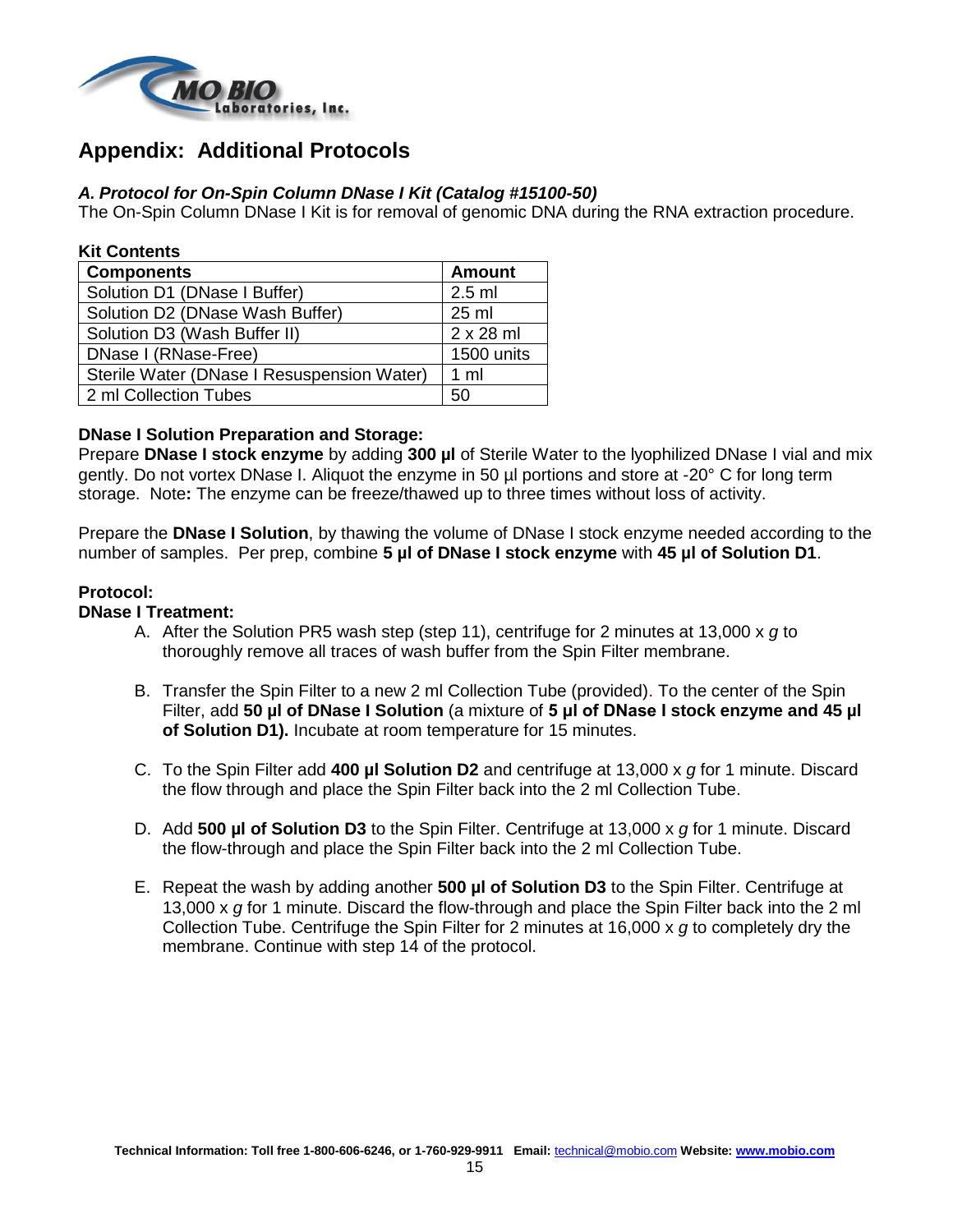

### **Hints and Troubleshooting Guide**

#### *Concentrating the RNA*

Your final volume will be 50 -100 µl. If this is too dilute for your purposes, add 5 M NaCl to a final concentration of 0.2 M, or 3 M Sodium Acetate (pH: 5.2) to a final concentration of 0.3 M and mix. Then add two volumes of 100% cold ethanol. Mix by inversion and incubate at -20 $\degree$ C for 10 minutes to overnight. Centrifuge at 13,000 x *g* for 20 minutes to pellet the RNA. Decant the ethanol. Wash the RNA pellet with 70% ethanol (0.5 ml) by inversion. Centrifuge 10 minutes at 13,000 *x g*. Decant the ethanol and invert the tube to completely drain. Dry the residual ethanol in a speed vac or ambient air. Resuspend the precipitated RNA in the desired volume.

### *RNA Floats Out of Well When Loaded on a Gel*

You may have inadvertently transferred residual solution PR4 to the final sample. Prevent this by being careful in step 14 not to transfer liquid onto the bottom of the spin filter basket. Ethanol precipitation is the best way to remove residual solution PR4. (See "Concentrating the RNA" above)

### *Storing RNA*

RNA is eluted in Solution PR6 (RNase-Free Water) and should be used immediately or stored at -80 $\degree$ C to minimize degradation.

### *Removal of Genomic DNA*

This protocol will result in the co-isolation of RNA and DNA. To remove the genomic DNA, the On-Spin Column DNase I Kit may be purchased separately and used during the procedure (see protocol page 15). The genomic DNA may also be removed after elution using the RTS DNase™ Kit (cat# 15200-50). The RTS DNase™ Kit uses a high velocity, room temperature stable DNase followed by a gentle and efficient resin based DNase removal system. RNA is purified away from genomic DNA without the use of heat or EDTA to inactivate the enzyme. Samples of the RTS DNase<sup>™</sup> Kit are available on the website. To order use MO BIO catalog #15200-S.

For added convenience, we offer the PowerPlant® RNA Kit with DNase, catalog number 13550-50. The On-Spin Column DNase I Kit reagents are included in this kit.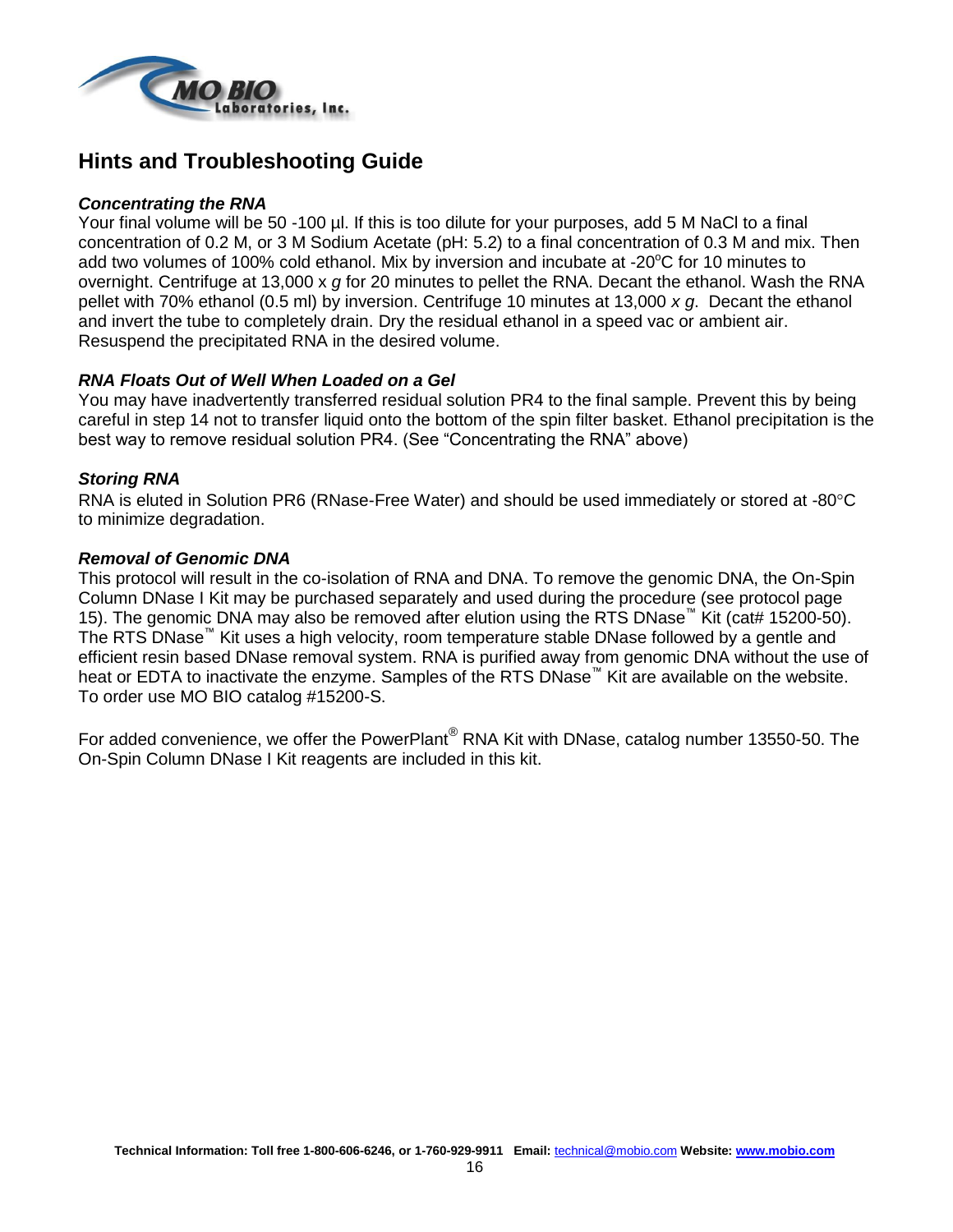

### **Suggested Protocol for Formaldehyde Agarose Gel Electrophoresis**

Solutions needed:

#### **10x Formaldehyde Agarose gel buffer**

- 200 mM 3-[N-morpholino] propanesulfonic acid (MOPS) (free acid)
- 50 mM Sodium Acetate
- 10 mM EDTA

pH to 7.0 with Sodium Hydroxide.

### **1x Formaldehyde Agarose gel buffer (1L)**

- 100 ml 10x Formaldehyde Agarose gel buffer
- 20 ml 37% (12.3M) Formaldehyde
- 880 ml DEPC treated water

### **5x RNA Loading Dye**

- 16 µl Saturated aqueous Bromophenol blue solution
- 80 µl 0.5 M EDTA, pH 8.0
- 720 µl 37% (12.3M) Formaldehyde
- 2 ml 100% Glycerol
- 3084 µl Formamide
	- 4 ml 10x Formaldehyde Agarose gel buffer

### **Formaldehyde Agarose Gel preparation**

To make a 1.2% formaldehyde agarose gel with 100 ml volume mix the following:

- 1.2 g Agarose
- 10 ml 10x Formaldehyde Agarose gel buffer
- 90 ml DEPC treated water

Heat the mixture in a microwave oven to melt the agarose. Cool to  $65^{\circ}$ C in a waterbath. Add 1.8 ml 37% (12.3M) Formaldehyde and 2 µl of 5 mg/ml Ethidium Bromide. Swirl to mix and pour into a gel box. The gel must be pre-ran for 30 minutes in 1x Formaldehyde Agarose gel buffer before loading the samples.

### **RNA Sample Preparation**

The eluted RNA samples must be denatured before running on a formaldehyde agarose gel. To the sample to be loaded, add 1 volume of 5x RNA loading dye for each 4 volumes of RNA sample *i.e.* 2 µl of 5x RNA loading dye for each 8 µl of RNA sample. Mix the samples well and use a picofuge to collect the sample at the bottom of the tube.

Incubate at 65°C for 3-5 minutes, then chill on ice and load in the Formaldehyde agarose gel. Run the gel at 5-7 V/cm in 1x Formaldehyde Agarose gel buffer.

### **References**

Callahan, A., Morgens, P., and Walton, E. 1989. Hortic. Sci. 24: 356 - 358. Dimick, P.S., and Hoskin, J.M. 1981. Can. Inst. Food Sci. technol. J. 14: 269 - 282. Newbury, H.J., and Possingham, J.V. 1977. Plant Physiol. 60: 543 – 547.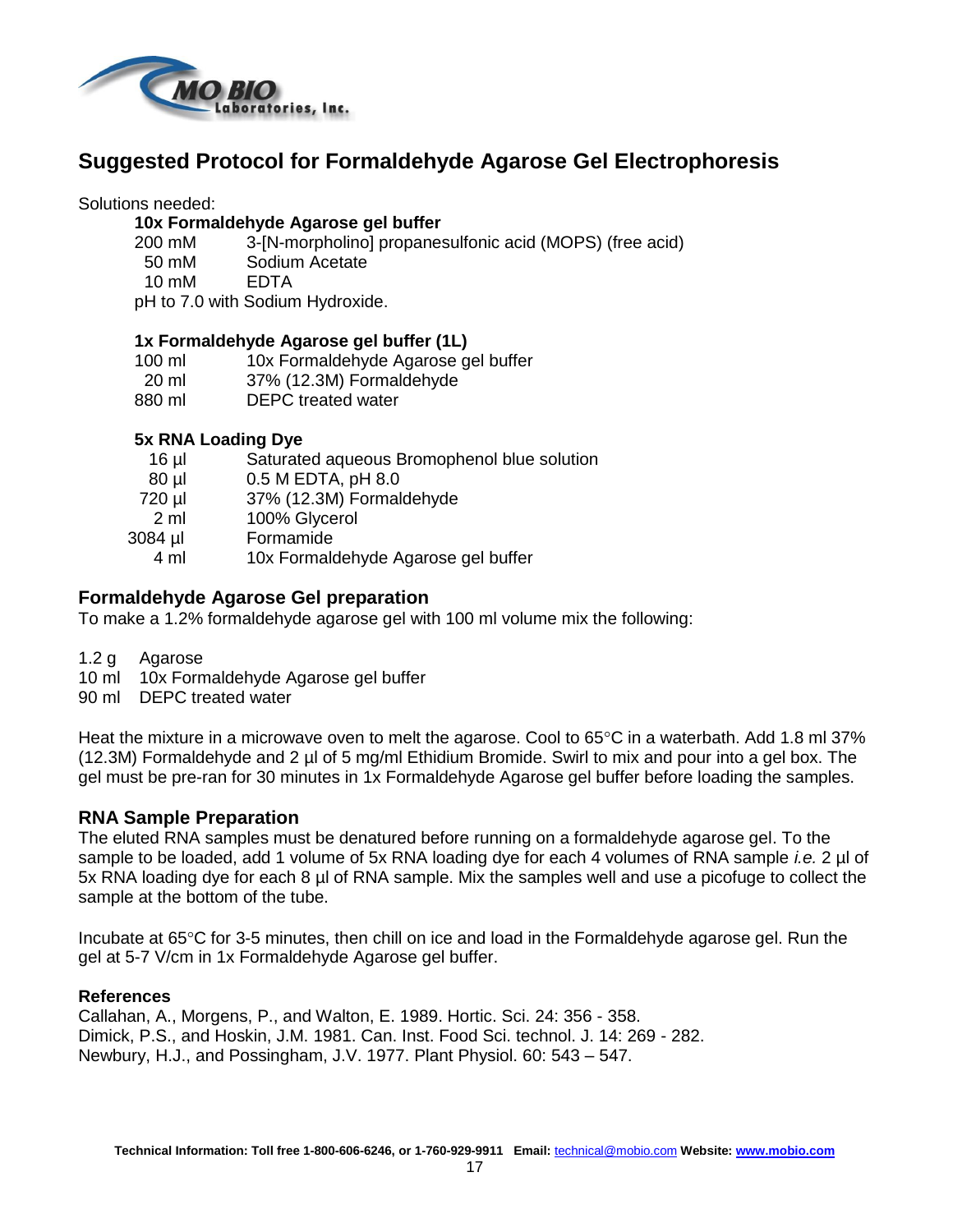

### **Contact Information**

**Technical Support:** Phone MO BIO Laboratories, Inc. Toll Free 800-606-6246, or 760-929-9911 Email: [technical@mobio.com](mailto:technical@mobio.com) Fax: 760-929-0109 Mail: MO BIO Laboratories, Inc, 2746 Loker Ave West, Carlsbad, CA 92010

**Ordering Information:** Direct: Phone MO BIO Laboratories, Inc. Toll Free 800-606-6246, or 760-929-9911 Email: [orders@mobio.com](mailto:orders@mobio.com) Fax: 760-929-0109 Mail: MO BIO Laboratories, Inc, 2746 Loker Ave West, Carlsbad, CA 92010

**For the distributor nearest you, visit our web site at www.mobio.com/distributors**